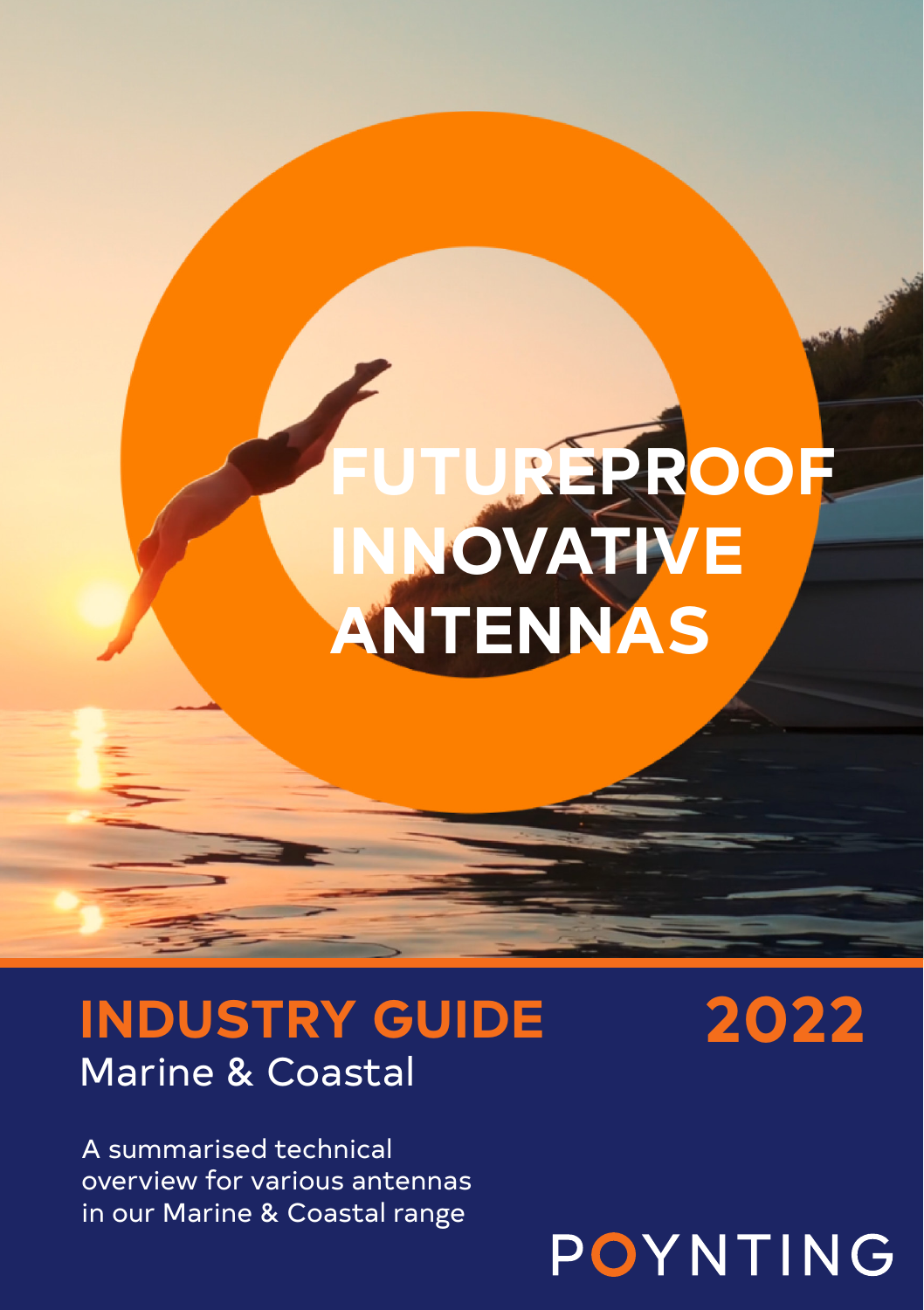# **COMPANY OVERVIEW**

## THE COMPANY

Poynting Antennas designs, manufactures and sells cellular antenna products and related equipment mainly to the telecommunications, broadcasting and related industries.

Established in 1990, Poynting has grown to become one of the leading antenna manufacturers in South Africa.

Poynting exists for advancing antenna applications: its name is derived from the Poynting vector, a directional measure of energy in an electromagnetic field.

Poynting was founded on the deep knowledge and understanding of the principles of electromagnetics, RF propagation, antenna design and development.

Poynting employees include graduate as well as professionally registered engineers with PhD doctorate level expert knowledge of the technology and the industry. Poynting has a legacy of innovative design and delivery with customers and partners worldwide.

### FOOTPRINT

Apart from South Africa, roughly 80% of total sales are International with the main markets being Europe, USA, Canada and Australia. International sales are fulfilled through long-standing distribution partners.

### **COMMITMENT TO QUALITY**

Poynting Antennas (Pty) Ltd is dedicated to ensure that its products and services fully meet the requirements of its customers at all times.

Poynting has a legacy of innovation, design and fulfilment, taking pride in its solid ethical approach. Innovation and creative independence, team spirit and continual learning ensures the organisation can respond to challenges with agility.

# POYNTING

### **INNOVATION**

Poynting holds extensive Intellectual Property (IP) with over 50 registered designs, patents and trademarks filed to differentiate our products from competitive offerings.

Poynting R&D is constantly on the edge of novel innovation.

### **OPERATIONS**

With production facilities in Samrand, South Africa (for specialised and unique products). Poynting has established satellite manufacturing facilities in Shenzhen China (90% of all antenna productions) with strict quality and manufacturing metrics to ensure the integrity of product performance. International logistics and high volume supply are further streamlined from Shenzhen. China.

### **INTERNATIONAL SALES AND BUSINESS DEVELOPMENT**

Poynting has embarked on a long term strategy to expand its reach into the international arena. Poynting opened its office with full representation in Germany focusing on deepening the approach in Europe, Scandinavia and Eastern Europe.

In April 2021 we opened offices and a warehouse in the USA and with this expansion Poynting will be able to accelerate our growth and take on the huge demand for broadband antennas in the region.

Poynting is continuously improving – a careful and selective approach for growth in new markets and regions. We seek to promote our products and solutions worldwide and therefore seek distributors in regions where our market share is still small. Servicing new customers better, expanding the business in "undiscovered" regions with new and exciting products.

## **POYNTING - BEYOND A CONNECTED LIFE**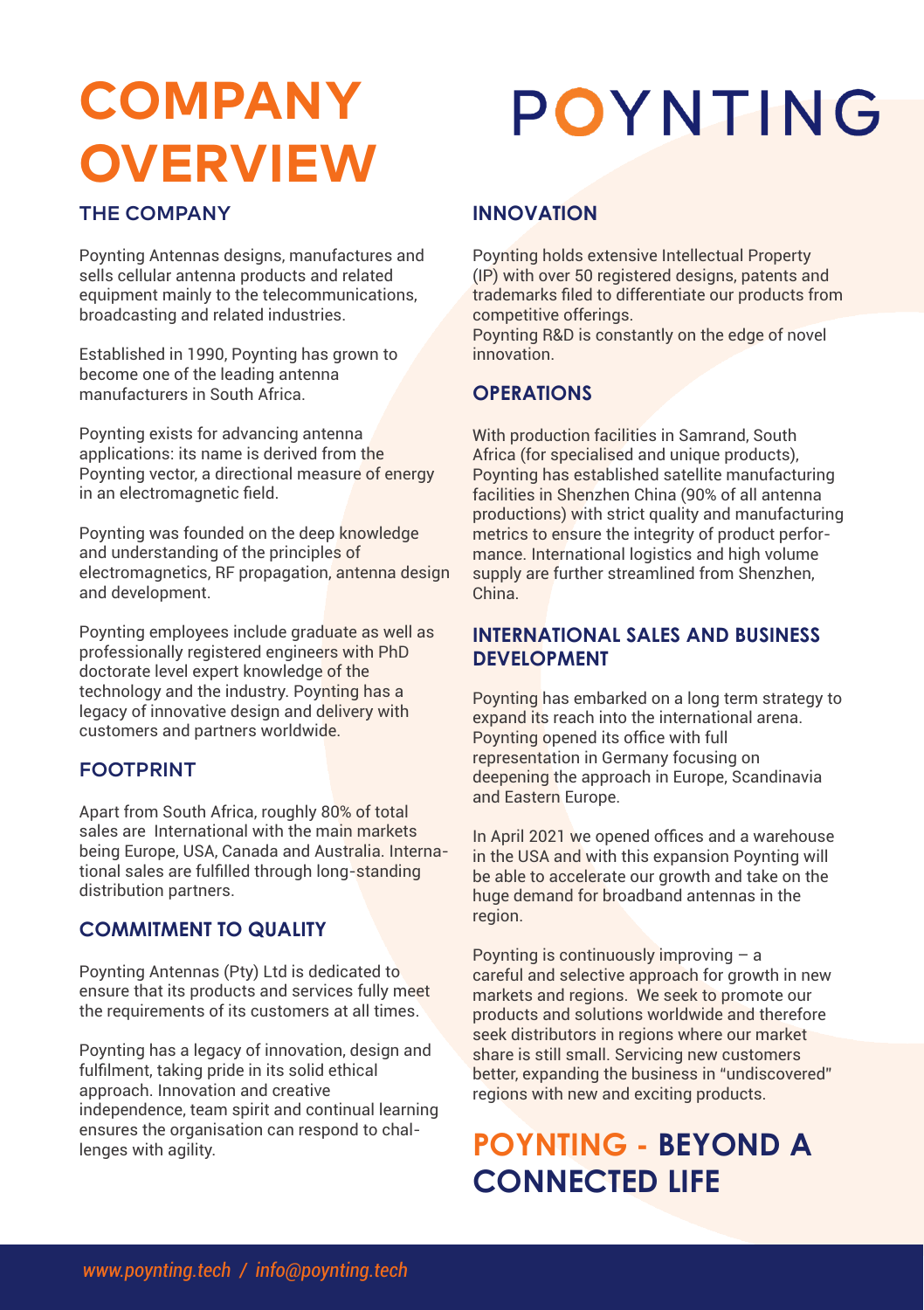# **MARINE & COASTAL**

Poynting offers a range of antennas that are designed specifically for marine environments where performance, quality, styling and weather protection is critical. This range of antennas is aimed at various types of marine applications, from; super yachts, commercial vessels, (river-) cruise ships, private yachts, towing-vessels and speed boats.

These antennas can also be used in other applications with harsh environments such as harbour buildings, buoys, pontoons, and smaller boats. Other areas where these models of the Poynting Marine antenna solutions will be ideal, include anywhere along the coast-line, lake sides and other high humid areas.

The marine range of antennas are designed within Poynting's customary requirements of high performance, wide bandwith and exceptional quality.

# POYNTING

This range is targeted at LTE and 5G reception at sea, as well as antennas to provide dual-band Wi-Fi distribution at sea. Many of the marine antennas are 5G Ready, where they cover the 450MHz LTE/CDMA bands as well as the 3.5GHz LTE/CBRS bands which are starting to become available internationally.

With the antennas, the yacht owner will not need to replace or upgrade their antennas to benefit from this new technology and frequency bands.

A Poynting marine antenna will help reduce onboard communication costs significantly, reduce latency and ensure a stable and reliable connection to carrier base stations. Join thousands of satisfied marine customers and do not compromise on this crucial part of your communication system.

 $\blacksquare$ 

# **CONTENTS PAGE**

*Alphabetically & Numerically listed*

MIMO-3; OMNI-291; OMNI-400; OMNI-402; OMNI-403 **<sup>4</sup>**

- OMNI-404; OMNI-414; OMNI-493; OMNI-496; OMNI-902; OMNI-904
- OMNI-914; PUCK-1; PUCK-2; PUCK-5; PUCK-12
- **7** WAVEHUNTER

**5**

**6**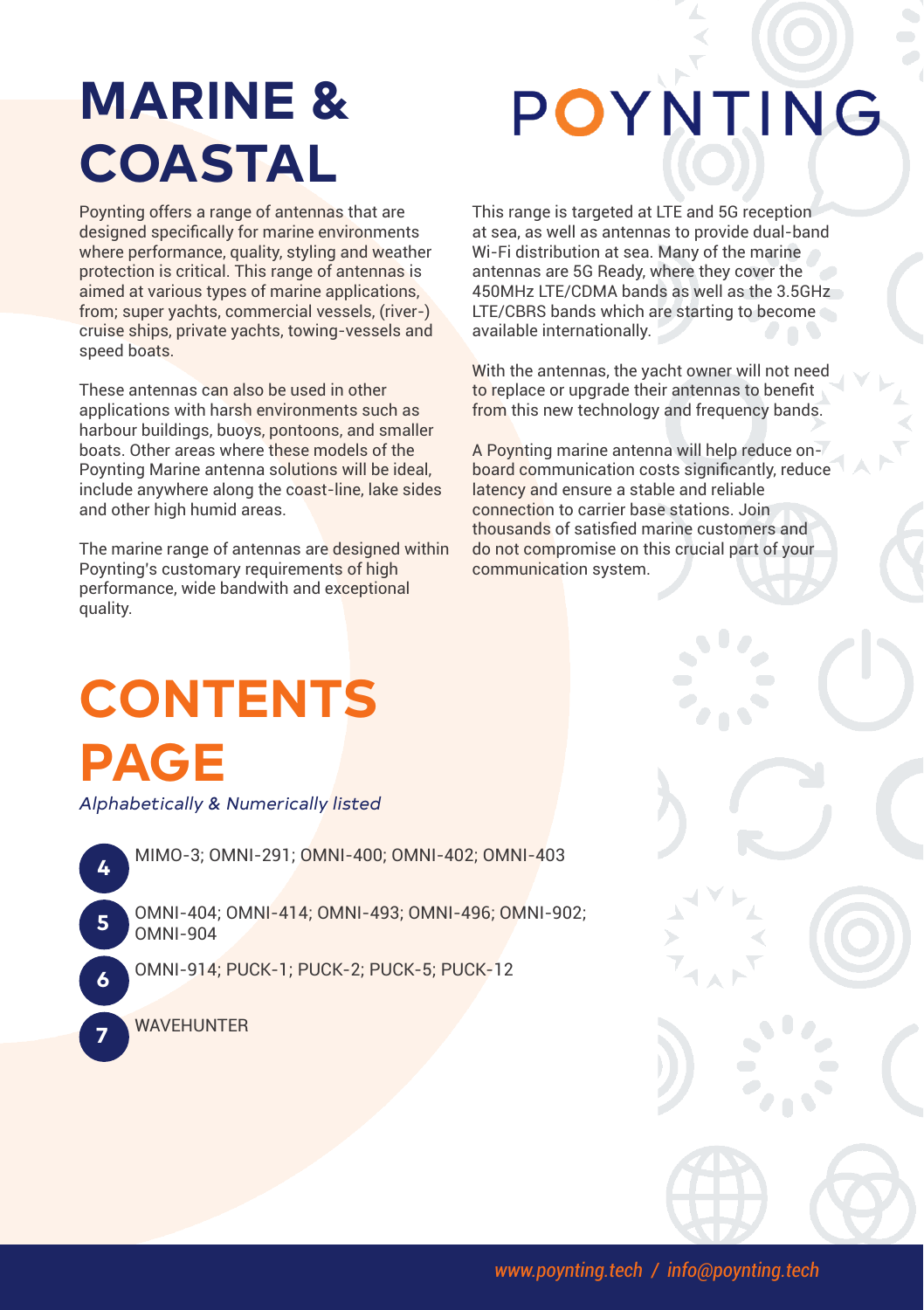## **MIMO-3**<br><u>AG</u> 5<sup>2</sup> (121) **WIFI** as Available in Black



**Primary Industry:** Transport & Mobility; Marine & Coastal; Farming & Agricultural **Secondary Industry:** Mining & Tunnelling; IoT, M2M & Smart Meters

| Frequency:                   | MIMO-3-12/13:<br>410-470: 698-960:<br>1710-2700: 3400-<br>3800 MHz: MIMO-3-14:<br>5000-6000 MHz |
|------------------------------|-------------------------------------------------------------------------------------------------|
| <b>Max Gain:</b>             | 6dBi                                                                                            |
| <b>Radiation</b><br>Pattern: | <b>Omni-Directional</b>                                                                         |
| MIMO:                        | <b>2X2 MIMO: 4X4 MIMO</b>                                                                       |
| <b>Size</b><br>(LxWxD):      | 253mm x 144mm x<br><b>128mm</b>                                                                 |

## **OMNI-400** AG WEI GO AT



#### **Primary Industry:** Marine & Coastal

**Secondary Industry:** Commercial & Industrial; IoT, M2M & Smart Meters; Farming & Agricultural

| Frequency:                   | 617-960: 1710-<br>2170: 2300-2700<br>MHz (Band 71- US<br>Specific) |
|------------------------------|--------------------------------------------------------------------|
| <b>Max Gain:</b>             | 7.5dBi                                                             |
| <b>Radiation</b><br>Pattern: | <b>Omni-Directional</b>                                            |
| <b>MIMO:</b>                 | <b>SISO</b>                                                        |
| <b>Size</b><br>(LxWxD):      | 555mm x 075mm<br>(excl. BRKT-40)                                   |





**Primary Industry:** Transport & Mobility; Marine & Coastal; Farming & Agricultural **Secondary Industry:** Mining

& Tunnelling; IoT, M2M & Smart **Meters** 

| <b>Frequency:</b>            | MIMO-3-15; 410-470;<br>698-960: 1710-2700:<br>3400-3800 MHz;<br>MIMO-3-17: 5000-<br><b>6000 MHz</b> |
|------------------------------|-----------------------------------------------------------------------------------------------------|
| <b>Max Gain:</b>             | 6dBi                                                                                                |
| <b>Radiation</b><br>Pattern: | <b>Omni-Directional</b>                                                                             |
| MIMO:                        | <b>2X2 MIMO: 4X4 MIMO</b>                                                                           |
| <b>Size</b><br>(LxWxD):      | 253mm x 144mm x<br><b>128mm</b>                                                                     |

# **OMNI-402 OMNI-403**





#### **Primary Industry:** Marine & Coastal

**Secondary Industry:** Commercial & Industrial; IoT, M2M & Smart Meters; Farming & Agricultural

| Frequency:                   | 410-470: 698-960:<br>1710-2700: 3400-<br>3800 MHz |
|------------------------------|---------------------------------------------------|
| <b>Max Gain:</b>             | 6.2dBi                                            |
| <b>Radiation</b><br>Pattern: | <b>Omni-Directional</b>                           |
| MIMO:                        | 2X2 MIMO                                          |
| <b>Size</b><br>(LxWxD):      | 750mm x 075mm<br>(excl. BRKT-40)                  |

## **OMNI-291** 4G W Fi 450



**Secondary Industry:** Commercial & Industrial; Farming & Agricultural

| Frequency:                   | 450-470; 698-960;<br>1710-2700 MHz |
|------------------------------|------------------------------------|
| <b>Max Gain:</b>             | 7dBi                               |
| <b>Radiation</b><br>Pattern: | <b>Omni-Directional</b>            |
| <b>MIMO:</b>                 | <b>SISO</b>                        |
| <b>Size</b><br>(LxWxD):      | 560mm x 075mm<br>(excl. BRKT-40)   |





**Primary Industry:** Marine & Coastal **Secondary Industry:** Commercial & Industrial; IoT, M2M & Smart

Meters; Farming & Agricultural

| Frequency:                   | 617-960: 1427-<br>1517: 1710-2700<br>MHz (Band 71- US<br>Specific) |
|------------------------------|--------------------------------------------------------------------|
| <b>Max Gain:</b>             | 5dBi                                                               |
| <b>Radiation</b><br>Pattern: | <b>Omni-Directional</b>                                            |
| MIMO:                        | <b>SISO</b>                                                        |
| <b>Size</b><br>(LxWxD):      | 252mm x 075mm<br>(excl. BRKT-40)                                   |

**POYNTING**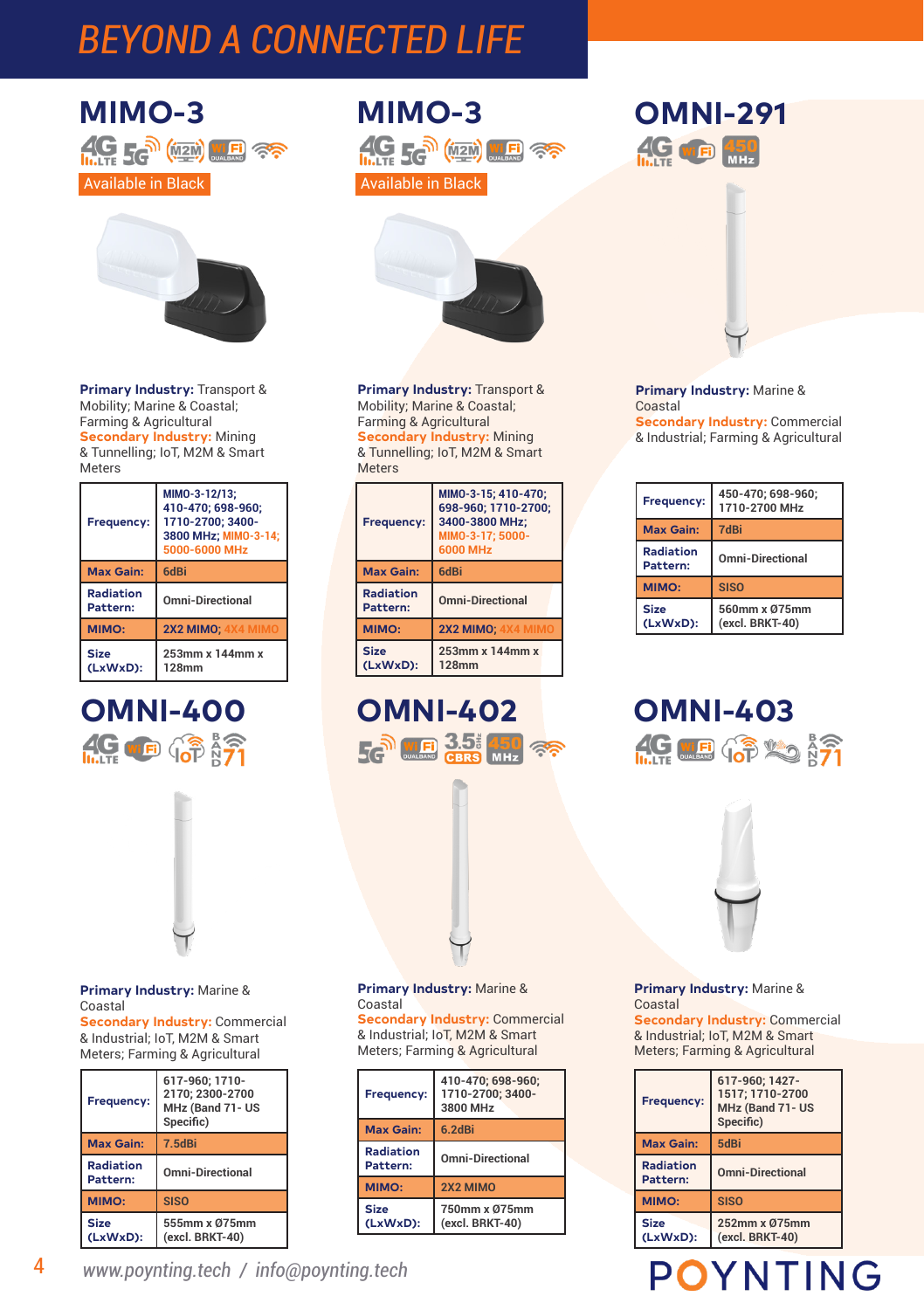



#### **Primary Industry:** Marine & Coastal

**Secondary Industry:** Commercial & Industrial; IoT, M2M & Smart Meters; Farming & Agricultural

| Frequency:                   | 617-960: 1427-1517:<br>1710-2700: 3400-<br>3800 MHz (Band 71-<br>US Specific) |
|------------------------------|-------------------------------------------------------------------------------|
| <b>Max Gain:</b>             | 2dBi                                                                          |
| <b>Radiation</b><br>Pattern: | <b>Omni-Directional</b>                                                       |
| MIMO:                        | <b>SISO</b>                                                                   |
| <b>Size</b><br>(LxWxD):      | 252mm x 075mm<br>(excl. BRKT-40)                                              |

## **OMNI-496 Sep (M2M)** ( 3 MIE)





#### **Primary Industry:** Marine & Coastal

**Secondary Industry:** Commercial & Industrial; IoT, M2M & Smart Meters; Farming & Agricultural

| Frequency:                   | 617-960; 1427-1517;<br>1710-2700: 3400-<br>3800 MHz (Band 71-<br>US Specific) |
|------------------------------|-------------------------------------------------------------------------------|
| <b>Max Gain:</b>             | 3.5dBi                                                                        |
| <b>Radiation</b><br>Pattern: | <b>Omni-Directional</b>                                                       |
| MIMO:                        | <b>4X4 MIMO</b>                                                               |
| <b>Size</b><br>(LxWxD):      | 646 mm x Ø75mm<br>(excl. BRKT-40)                                             |

# **OMNI-902** Available Q1/Q2 2022

**Primary Industry:** Marine & Coastal

**Secondary Industry:** Commercial & Industrial; IoT, M2M & Smart Meters; Farming & Agricultural

| Frequency:                   | 2400-2500; 3300-<br>3800; 5000-6000 MHz |
|------------------------------|-----------------------------------------|
| <b>Max Gain:</b>             | 7.5dBi                                  |
| <b>Radiation</b><br>Pattern: | <b>Omni-Directional</b>                 |
| MIMO:                        | <b>SISO</b>                             |
| <b>Size</b><br>(LxWxD):      | 560mm x 075mm<br>(excl. BRKT-40)        |

**Primary Industry:** Marine & Coastal

| Frequency:                   | 617-4200 MHz (Band<br>71- US Specific) |
|------------------------------|----------------------------------------|
| <b>Max Gain:</b>             | 9dBi                                   |
| <b>Radiation</b><br>Pattern: | <b>Omni-Directional</b>                |
| <b>MIMO:</b>                 | 2x2 MIMO (2 x 5G/<br>LTE)              |
| <b>Size</b><br>(LxWxD):      | 1654mm x 0145mm                        |

#### **Primary Industry:** Marine & Coastal

**Secondary Industry:** Commercial & Industrial; IoT, M2M & Smart Meters; Farming & Agricultural

| Frequency:                   | 617-960; 1427-1517;<br>1710 - 2700:<br>3400-3800 MHz |
|------------------------------|------------------------------------------------------|
| <b>Max Gain:</b>             | 9dBi                                                 |
| <b>Radiation</b><br>Pattern: | <b>Omni-Directional</b>                              |
| <b>MIMO:</b>                 | <b>SISO</b>                                          |
| <b>Size</b><br>(LxWxD):      | 646 mm x 075 mm<br>(excl. BRKT-40)                   |



**Primary Industry:** Marine & Coastal

| Frequency:                   | 617-4200 MHz (Band<br>71- US Specific) |
|------------------------------|----------------------------------------|
| <b>Max Gain:</b>             | 9dBi                                   |
| <b>Radiation</b><br>Pattern: | <b>Omni-Directional</b>                |
| MIMO:                        | 2x2 MIMO (2 x 5G/<br>LTE)              |
| <b>Size</b><br>(LxWxD):      | 1654mm x 0145mm                        |

# POYNTING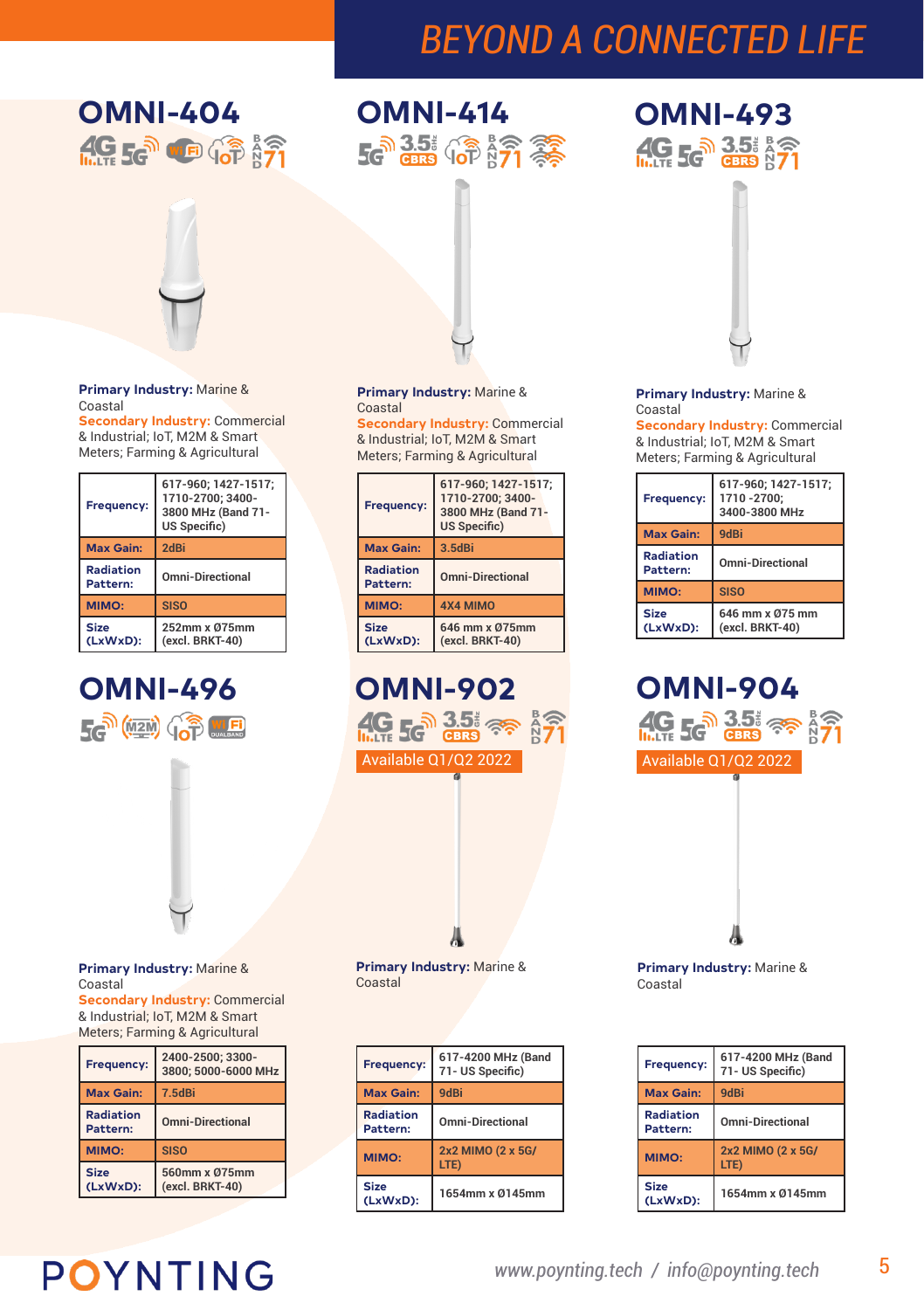

## **PUCK-1 AG Feb (WEN)** (1976) Available in Black



**Primary Industry:** Transport & Mobility; Marine & Coastal; Commercial & Industrial; Mining & Tunnelling; IoT, M2M & Smart Meters; Farming & Agricultural

| Frequency:                   | 698-960; 1710-2700;<br>3200-3800 MHz |
|------------------------------|--------------------------------------|
| <b>Max Gain:</b>             | 6dBi                                 |
| <b>Radiation</b><br>Pattern: | <b>Omni-Directional</b>              |
| MIMO:                        | <b>SISO</b>                          |
| <b>Size</b><br>(LxWxD):      | 099.3mm x 36mm                       |

# **PUCK-2**<br>4G 50 (ಚಿಪ್ರ 35

Available in Black



**Primary Industry:** Transport & Mobility; Marine & Coastal; Commercial & Industrial; Mining & Tunnelling; IoT, M2M & Smart Meters; Farming & Agricultural

| Frequency:                   | 698-960: 1710-2700:<br>3200-3800 MHz  |
|------------------------------|---------------------------------------|
| <b>Max Gain:</b>             | 6dBi                                  |
| <b>Radiation</b><br>Pattern: | <b>Omni-Directional</b>               |
| MIMO:                        | 2X2 MIMO - 2-in-1<br>Antenna: 2 x LTE |
| <b>Size</b><br>(LxWxD):      | 099.3mm x 36mm                        |

**Primary Industry:** Marine & Coastal

| Frequency:                   | 617-4200 MHz (Band<br>71- US Specific) |
|------------------------------|----------------------------------------|
| <b>Max Gain:</b>             | 9dBi                                   |
| <b>Radiation</b><br>Pattern: | <b>Omni-Directional</b>                |
| MIMO:                        | 4x4 MIMO                               |
| <b>Size</b><br>(LxWxD):      | 2454mm x 0145mm                        |





**Primary Industry:** Transport & Mobility; Marine & Coastal; Commercial & Industrial; Mining & Tunnelling; IoT, M2M & Smart Meters; Farming & Agricultural

| Frequency:                   | 698-960; 1710-2700;<br>3200-3800: 5000-<br>6000 MHz          |
|------------------------------|--------------------------------------------------------------|
| <b>Max Gain:</b>             | 7.5dBi                                                       |
| <b>Radiation</b><br>Pattern: | <b>Omni-Directional</b>                                      |
| MIMO:                        | 2X2 MIMO - 5-in-1<br>Antenna: 2 x LTE, 2 x<br>Wi-Fi, 1 x GPS |
| <b>Size</b><br>(LxWxD):      | 099.3mm x 36mm                                               |

**PUCK-12 WIEI (MZM) ( P PP** 



**Primary Industry:** Transport & Mobility; Marine & Coastal; Commercial & Industrial; Mining & Tunnelling; IoT, M2M & Smart Meters; Farming & Agricultural

| Frequency:                   | 2400-2500; 5000-<br>6000 MHz            |
|------------------------------|-----------------------------------------|
| <b>Max Gain:</b>             | 7.5dBi Wi-Fi                            |
| <b>Radiation</b><br>Pattern: | <b>Omni-Directional</b>                 |
| MIMO:                        | 2X2 MIMO - 2-in-1<br>Antenna: 2 x Wi-Fi |
| <b>Size</b><br>(LxWxD):      | 099.3mm x 36mm                          |

# **POYNTING**

6 *www.poynting.tech / info@poynting.tech*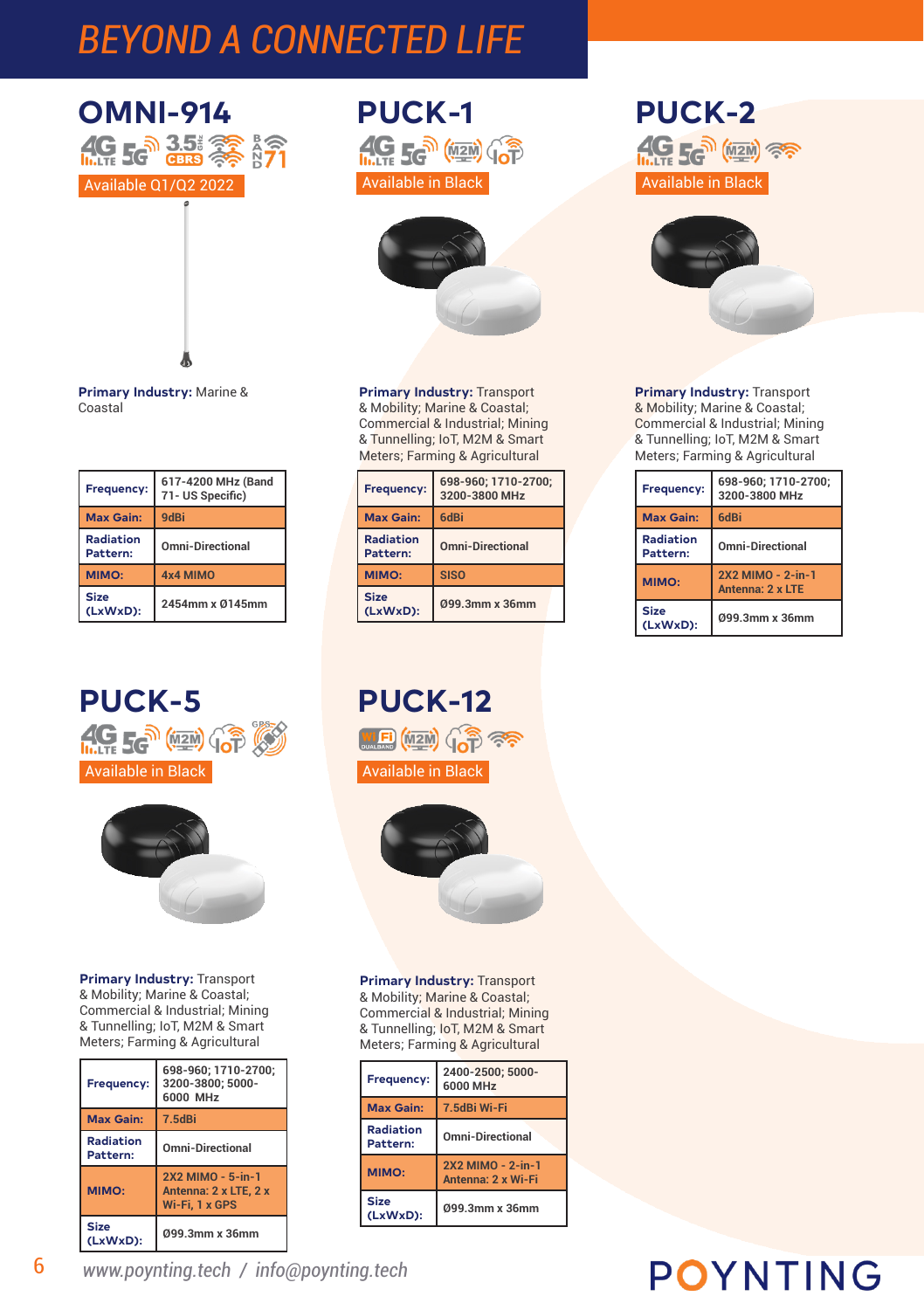

www.poynting.tech / info@poynting.tech